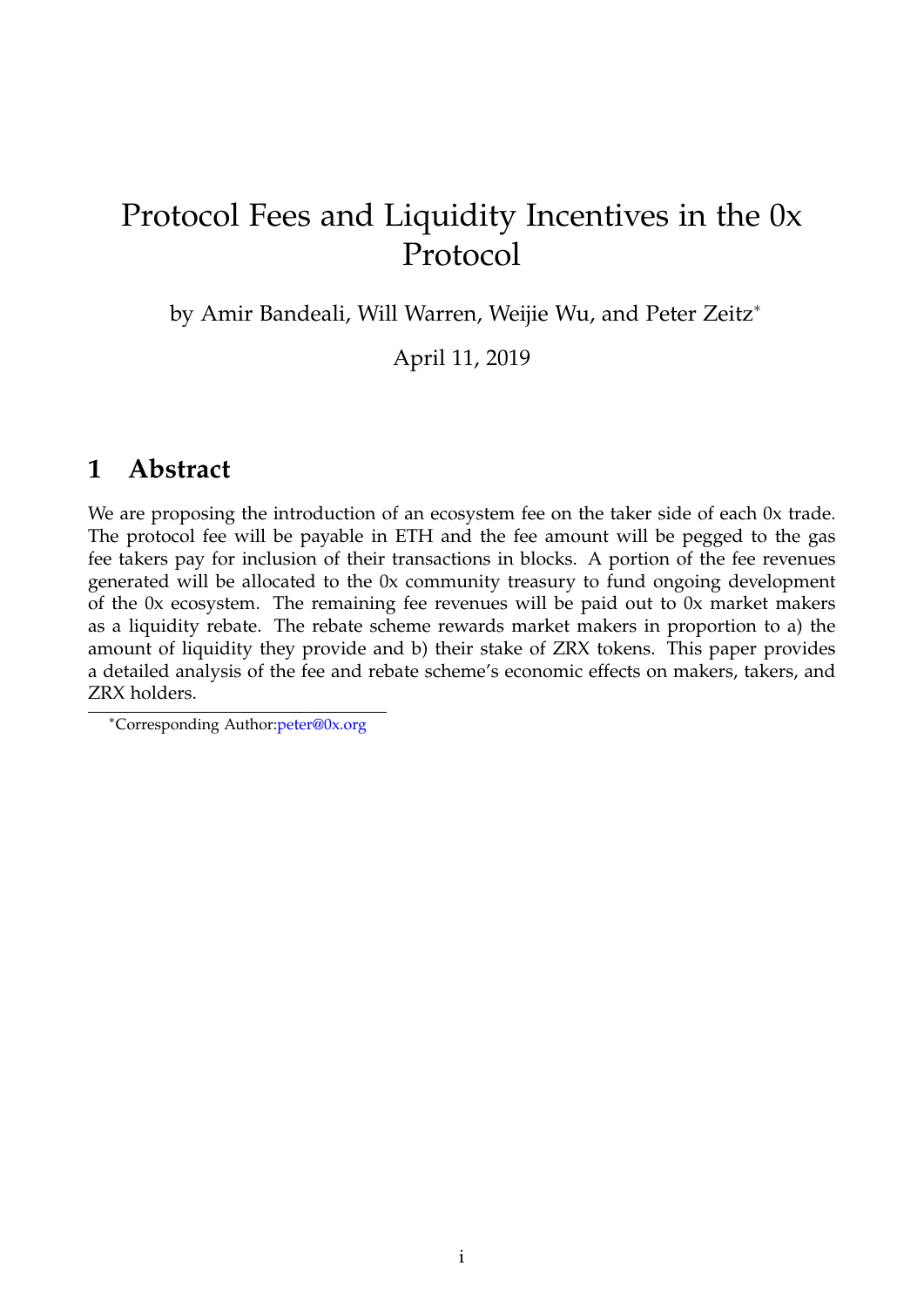# **Contents**

| $\mathbf{1}$   | Abstract                                                                 |                                                                               | $\mathbf{i}$   |
|----------------|--------------------------------------------------------------------------|-------------------------------------------------------------------------------|----------------|
| $\overline{2}$ | Introduction                                                             |                                                                               | $\mathbf{1}$   |
|                | 2.1                                                                      |                                                                               | $\mathbf{1}$   |
|                | 2.2                                                                      |                                                                               | $\mathbf{1}$   |
|                | 2.3                                                                      | Design Goals for the Protocol Fee and Rebate Program                          | $\mathbf{1}$   |
| 3              | From Design Goals to a Specific Choice of Rebate Function                |                                                                               |                |
|                | 3.1                                                                      |                                                                               | $\overline{3}$ |
|                | 3.2                                                                      |                                                                               | $\overline{4}$ |
|                | 3.3                                                                      | Stability of Input and Output Price Relationships                             | $\overline{7}$ |
| 4              | Effects of the Fee and Rebate Model on Key 0x Project Stakeholders       |                                                                               | 10             |
|                | 4.1                                                                      | Discounted Present Value of ZRX Holder Income                                 | 10             |
|                | 4.2                                                                      |                                                                               | 10             |
|                | 4.3                                                                      | Effects on the Bid-Ask Spread Charged to Different Groups                     | 10             |
| 5              | Mathematical Appendix: General Equilbirum Model of the Cobb-Douglas Liq- |                                                                               |                |
|                |                                                                          | uidity Rebate Program                                                         | 11             |
|                | 5.1                                                                      |                                                                               | 11             |
|                | 5.2                                                                      |                                                                               | 12             |
|                | 5.3                                                                      |                                                                               | 12             |
|                | 5.4                                                                      |                                                                               | 12             |
|                | 5.5                                                                      |                                                                               | 12             |
|                | 5.6                                                                      |                                                                               | 13             |
|                | 5.7                                                                      |                                                                               | 13             |
|                | 5.8                                                                      |                                                                               | 13             |
|                | 5.9                                                                      |                                                                               | 14             |
|                |                                                                          | 5.10 Heterogeneous Effects on Bid Ask Spread Charged to Different User Types. | 15             |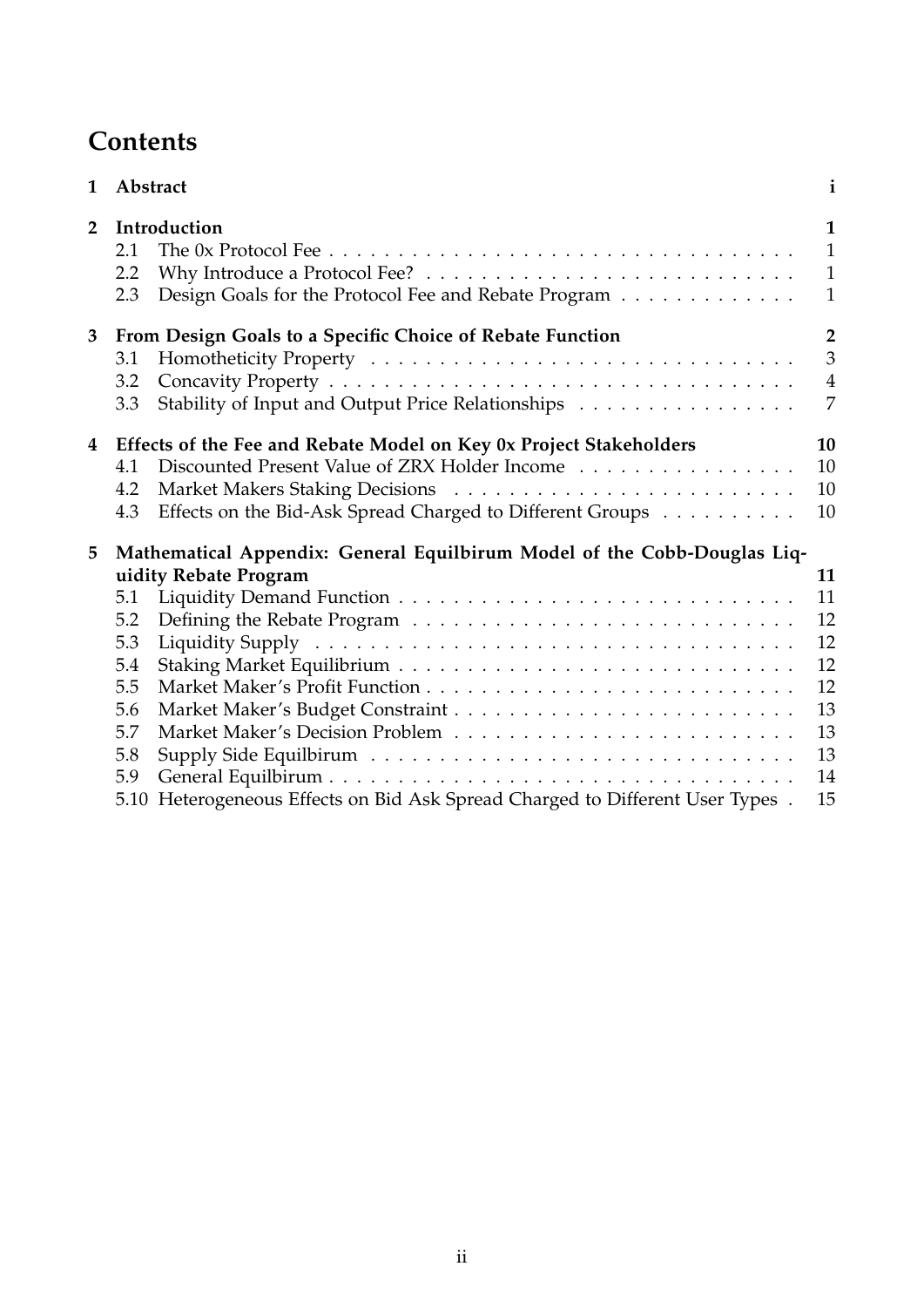## <span id="page-2-0"></span>**2 Introduction**

## <span id="page-2-1"></span>**2.1 The 0x Protocol Fee**

We are proposing the introduction of an ecosystem fee on the taker side of each 0x trade. The protocol fee will be payable in ETH and the fee amount will be pegged to the gas fee takers pay for inclusion of their transactions in blocks. For example, a taker who currently pays a USD \$0.10 gas fee in ETH would now be required to attach an additional USD \$0.10 in ETH as a 0x protocol fee. Gas prices are extremely variable across transactions and this variability allows for pricing flexibility among users who do not require immediate settlement. A patient taker could submit trades at a gas cost of only USD \$0.01 and would then pay a protocol fee of only USD \$0.01. In some situations, it is not possible for takers to fill orders without offering miners substantial payments to prioritize their requests over those of competing takers. Arbitrage bots, for example, compete for rights to fill profitable orders through bidding wars where they offer miners larger and larger gas prices to prioritize their transactions. Under this proposal, arbitrage bots would need to bid up the 0x protocol fee in order to obtain these fills. In effect, the system would recover some the revenue currently paid to ETH miners as a 0x protocol fee. These revenues could then fund 0x community projects or simply be returned to the market maker as a liquidity rebate.

## <span id="page-2-2"></span>**2.2 Why Introduce a Protocol Fee?**

We have three major motivations in proposing this new fee scheme. Firstly, in the longterm, sustaining development of the 0x protocol will require a source of ongoing revenue. In the future, a portion of fee revenue will be set aside to fund a 0x community treasury. The 0x community treasuty will be an on-chain reserve of ERC20 tokens that funds public goods that benefit the 0x community, inclusive of both ongoing work on protocol development and grants for third-party projects that make use of 0x exchange functionality. Decisions on how best to make use of funds stored in the 0x community treasury will be managed through a token voting scheme. A second motivation of the fee scheme is to create incentives for ZRX ownership among liquidity providers. We feel that alignment of interests between liquidity providers and the 0x protocol is critical for the project's longterm success. Smart contracts will rebate a portion of the fee revenue collected to market makers who maintain a ZRX stake as a liquidity incentive. The ability to earn these rebates will encourage greater participation of market makers in ZRX ownership. A third motivation for the fee scheme is to create a dynamic element to limit order pricing, so as to reduce inefficiencies associated with on-chain trade settlement. At present, the high latency of order processing on decentralized exchanges exposes market makers to an increased risk of incurring losses from arbitrage activity. The fee scheme will recover a portion of arbitrage bots' gas expenditures as a 0x protocol fee. Since the recovered funds are rebated to market makers, 0x liquidity providers will ultimately benefit from price improvement.

## <span id="page-2-3"></span>**2.3 Design Goals for the Protocol Fee and Rebate Program**

We had several goals for our fee and rebate program and these guided us towards a specific choice of a fee and rebate schedule. Firstly, we wanted to levy higher fees on trades that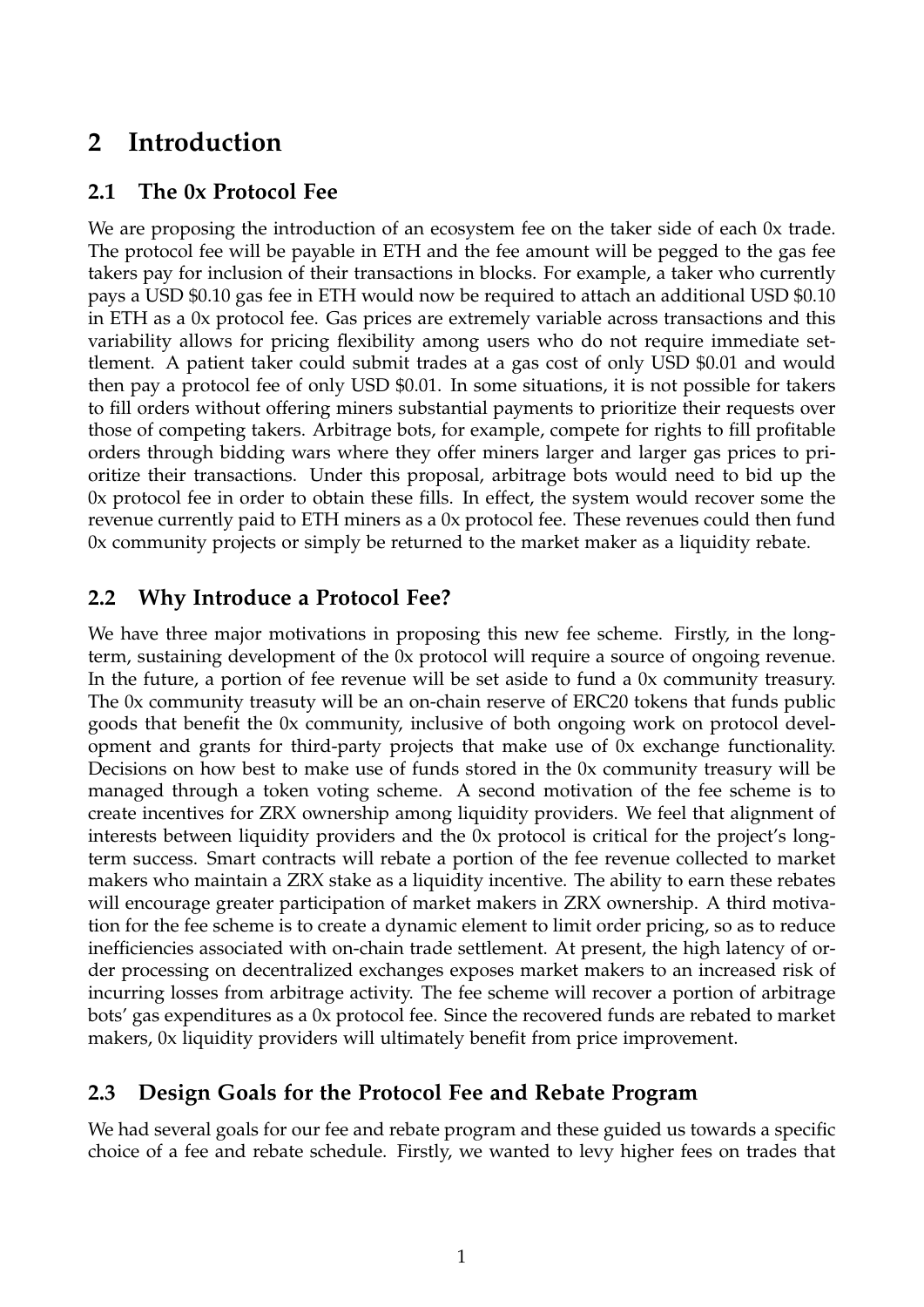impose negative externalities on third party users of the  $0x$  protocol.<sup>[1](#page-3-1)</sup> Liquidity suppliers lose money in arbitrage trades and must pass on these losses to liquidity demanders through increases in the bid-ask spread. Our fee scheme dynamically increases a limit order's asking price in the event that multiple takers compete for a fill. Since arbitrage trades are charged much larger fees relative to other types of trades, this serves as a type of Pigovian tax on arbitrage activity. A rebate of these protocol fees to market makers will reduce their arbitrage losses and allow them to charge liquidity demanders lower prices.

A second goal of our fee and rebate program is to maintain a level playing field for small and large market making firms. At most crypto-exchanges, liquidity rebate schemes offer significant discounts to high volume traders and/or large-scale trading firms who can amortize a large ownership stake over a large number of trades. We see these programs as unfair because they put preferential fees out of reach for small trading firms. Our proposed fee scheme allows both small- and large-scale market makers to access the same fee and rebate structure. This should help to preserve healthy and fair competition among market makers using the 0x protocol. In the long-term, fairness will be important to avoiding conflicts between groups of 0x users with competing interests.

A third goal of our fee scheme is to create strong incentives for user ownership. As we introduce token voting mechanisms such as the recently launched [ZEIP process,](https://blog.0xproject.com/0x-roadmap-part-1-zeips-d5cb8458584e) ZRX owners will gain increasing control over the 0x protocol's long-term development. To ensure that the token voting process empowers the protocol's user community, we must create incentives for users to maintain a ZRX ownership stake. To incentivize user ownership, liquidity providers will be required to maintain a ZRX stake proportional to their usage in order to obtain liquidity rebates. If only a subset of market makers choose to participate in staking, this group will be able to capture the entire pool of 0x protocol fees.

A fourth goal of our fee scheme is to define a process for determining rebate payouts that is simple, intuitive, and resistant to gaming. Ideally, market makers participating in the scheme should be able to refer to simple rules of thumb to determine how much ZRX to stake in order to maximize their business income. These rules should be forgiving, so that staking a little more or a little less than the optimal amount would have a negligible impact on market maker profitability. Finally, the fee and rebate scheme should ensure that the distribution of rebate income remains consistent over time even as market conditions change. Keeping rebate payouts simple, inutitive, and predictable will make it much easier for market makers to evaluate how staking would affect their business.

## <span id="page-3-0"></span>**3 From Design Goals to a Specific Choice of Rebate Function**

The mathematical formula determining the distribution of rebate payments is somewhat involved, so it is useful to start out with a high-level overview and a few mathematical definitions. Firstly, in order to reduce gas costs associated with administration of the rebate program, all user fees will be pooled, escrowed in a smart contract, and then paid out as lump sum liquidity rebates once every three months. In the event that surplus fees are left over after paying rebates, these fees will be sent to the 0x community treasury. This can

<span id="page-3-1"></span><sup>&</sup>lt;sup>1</sup>For an in depth discussion of negative externalities associated with arbitrage trades, see the 0x technical paper ["Adding a Selective Delay to Decentralized Exchange.](https://drive.google.com/file/d/1G0POZjloIasrP2x3Iice1IWlMfdKBmgf/view)"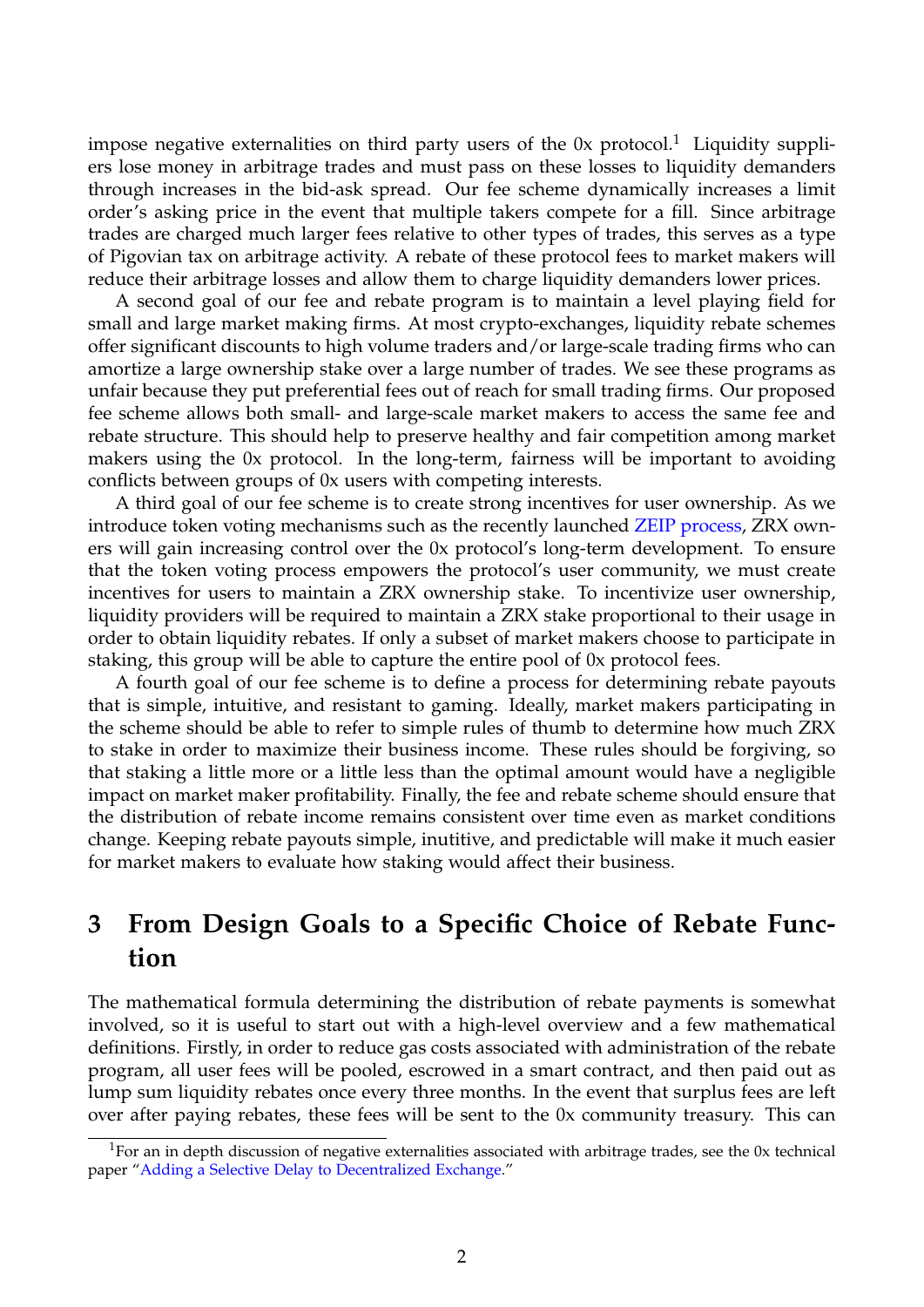happen, for example, if some market makers do not maintain a stake sufficient to claim rebates associated with their own trading activity. Let  $\tau_t \geq 0$  denote the total amount of user fees collected during epoch *t*. Furthermore, let *ρ<sup>t</sup>* denote an additional amount removed from the fee pool to fund the 0x community treasury (in which case  $\rho_t < 0$ ) or alternatively added to the fee pool to incentivize additional liquidity provision (in which case  $\rho_t > 0$ ). The amount of funds available for distribution as rebates at the end of epoch *t* is given by  $(\tau_t + \rho_t)$ .

The next element of the formula is a function that determines the share of the rebate pool payable to each market maker. This formula considers two types of resources that liquidity providers contribute to the 0x protocol and incentivizes each market maker to contribute both resources in equal proportion. The first resource is ZRX stake. At the beginning of each three month epoch, ZRX holders who wish to participate in the rebate program must commit a quantity of ZRX stake to a time-locked deposit. The stake contributor can then either allocate this ZRX stake to his own trading account or rent out the use of this ZRX stake to a third party. Let  $z_{it} \in [0,1]$  denote the ratio of market maker *i*'s stake relative to the total stake committed by all market makers during epoch *t*. We refer to *zit* as maker *i*'s staking share. The second resource is the market maker's personal contribution to protocol fees. Whenever market makers complete trades, a smart contract will increment a running tally of protocol fees attributed to their staking addresses. Let  $\tau_{it} \in [0,1]$  denote the proportion of all fees collected in epoch *t* that are assigned to maker *i*'s staking address. We refer to  $\tau_{it}$  as maker *i*'s fee share.<sup>[2](#page-4-1)</sup> Finally, a reward function,  $s(z_{it}, \tau_{it})$ , aggregates these two measures in order to compute a percent share of the epoch *t* rebate pool payable to market maker *i*.

#### <span id="page-4-0"></span>**3.1 Homotheticity Property**

In order to meet our design objectives, we require the function  $s(z_{it}, \tau_{it})$  to exhibit a specific set of mathematical properties. Firstly, we would like the ability to earn rebate awards to be invariant to the scale of a market-making firm. In particular, independent market makers should not be able to increase their awards by merging trading activity under a single account or by subdividing their activity across multiple accounts. To ensure scale invariance,  $s(z_{it}, \tau_{it})$  should satisfy  $cs(z_{it}, \tau_{it}) = s(cz_{it}, c\tau_{it})$  where *c* is any positive real number,  $c \in \mathbb{R}^+$ . A function that has this property is said to be homothetic of degree one. Suppose that we set *c* equal to  $\frac{1}{\tau_{it}}$ . Homotheticity implies that we can rewrite the function *s*( $z_{it}$ ,  $\tau_{it}$ ) as shown in Equation 1.

$$
s(z_{it}, \tau_{it}) = \tau_{it} s\left(\frac{z_{it}}{\tau_{it}}\right). \tag{1}
$$

In Equation 1, the ratio  $\frac{z_{it}}{\tau_{it}}$  indicates the ratio of market maker *i*'s ZRX stake to his fee generating activity. We refer to  $\frac{z_{it}}{\tau_{it}}$  as market maker *i*'s staking intensity. Likewise, the multiplicative term *τit* captures the market share of market maker *i*. We can think of *τit* as a measure of the scale of market maker *i*'s trading activity. As shown in Figure 1,

<span id="page-4-1"></span><sup>&</sup>lt;sup>2</sup>Note that  $\tau_{it}$  is the fraction of  $\tau_t$  contributed by maker *i*. The amount of fees contributed by maker *i* is thus given by the product, *τitτ<sup>t</sup>* .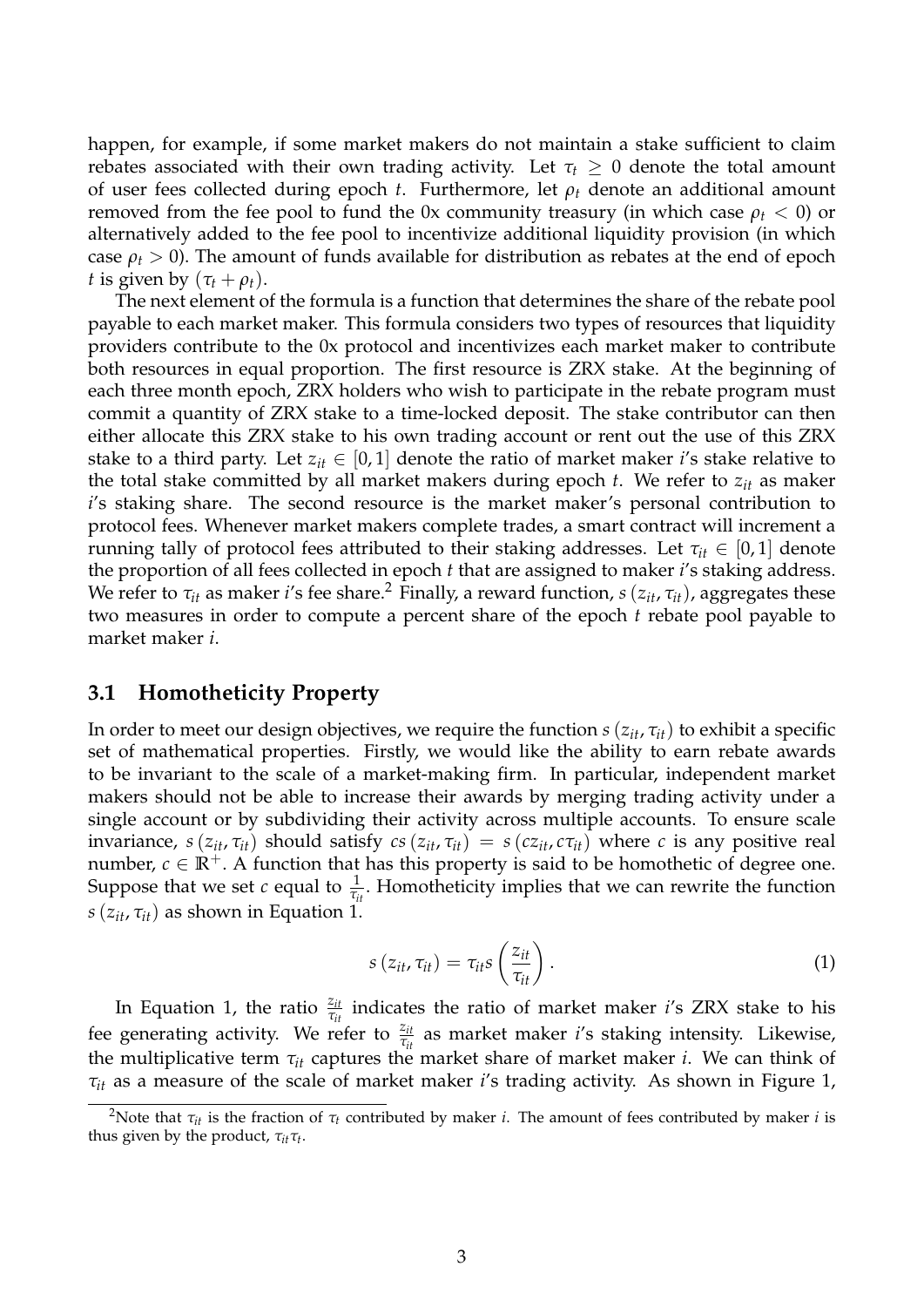Figure 1: Rebate Payments Scale Linearly with Trading Activity  $0.8$ Maker i's Rebate Share, s(z\_it/r\_it))  $0.7$  $0.6$  $0.5$  $0.4$  $0.3$  $0.2$  $0.1$ 0  $0.2$  $0.1$  $0.3$  $0.4$  $0.5$ 0 Maker i's Tax Share, T\_it Low Staking Intensity, z\_it/t\_it=0.5 - Proportional Staking Intensity, z\_it/t\_it=1  $\blacksquare$  High Staking Intensity, z\_it/ $\tau$ \_it=2

homotheticity implies that for any fixed staking intensity,  $\frac{z_{it}}{\tau_{it}}$ , rebate payments scale linearly with the number of trades a market maker performs.

The x-axis is maker *i*'s share in total fee generation, *τ<sup>i</sup>* , and the y-axis is the proportion of the liquidity rebate pool paid to maker *i*, *s*(*zit*, *τit*). Makers who maintain a higher staking intensity (yellow line) recover a larger proportion of the fees they generate as liquidity rebates. For any given choice of staking intensity, rebate payments scale linearly with the volume of their trading activity.

## <span id="page-5-0"></span>**3.2 Concavity Property**

A second aim of the program is to encourage market makers to contribute stake and fee resources in equal proportion. In other words, we would like all market makers to target an ownership stake proportional to their usage. This obtains if all market makers to target a staking intensity of  $\frac{z_{it}}{\tau_{it}} = 1$ . To get an intution for how this objective can be mapped into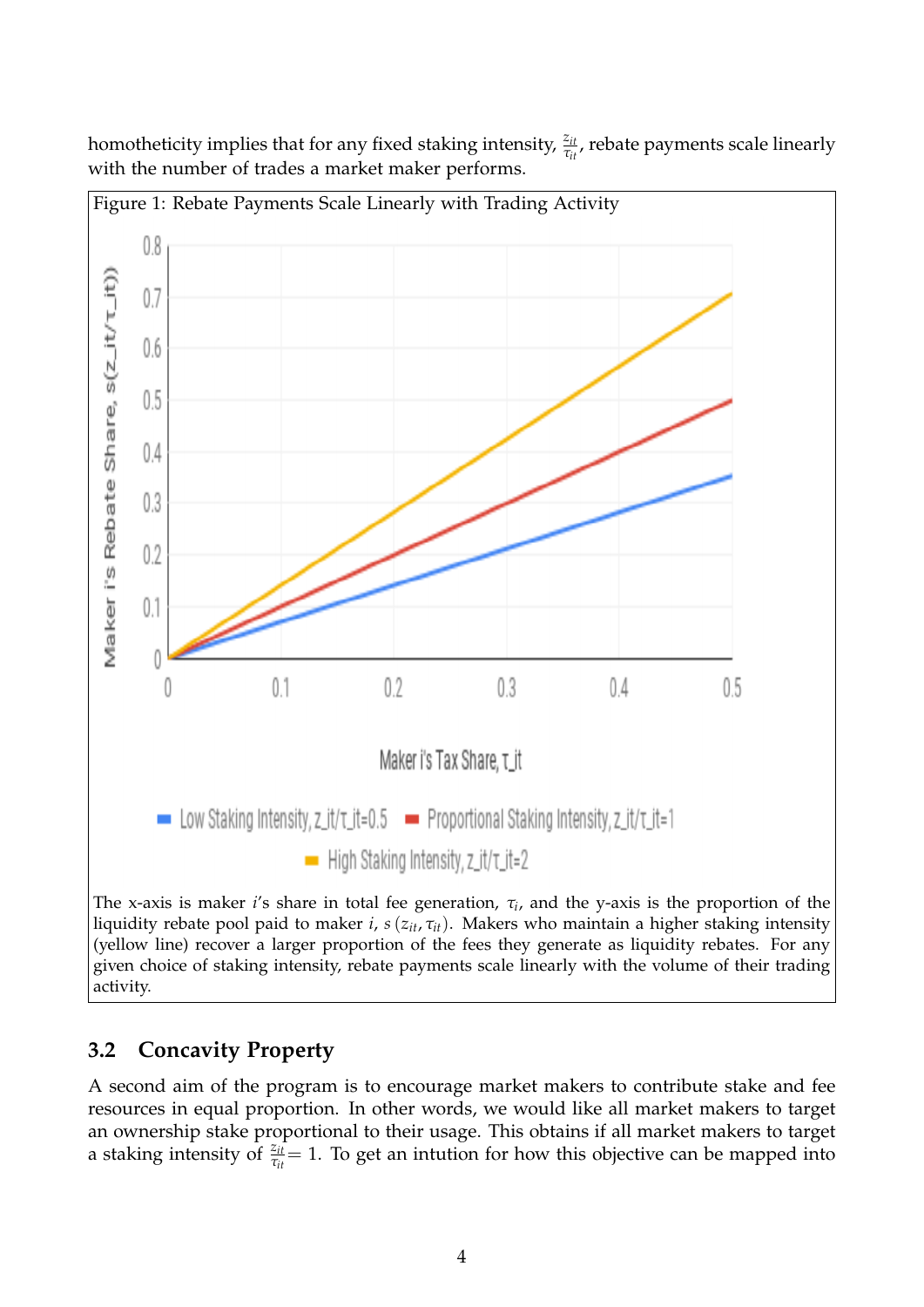a specific mathematical property, suppose the following:

1) There are two market makers *i* and *j*, whose fee shares are given by  $\tau_{it} > 0$  and  $\tau_{jt} > 0$ 0, respectively. Let *λ* equal the ratio of the fee revenue contributed by maker *i* to the total fee revenue contributed by both makers,  $\lambda = \frac{\tau_{it}}{\tau_{it} + \tau_{it}}$  $\frac{t_{it}}{\tau_{it}+\tau_{jt}}$ .

2) The two market makers stake with different intensities  $\frac{z_{it}}{\tau_{it}} \neq \frac{z_{jt}}{\tau_{it}}$  $\frac{z_{jt}}{\tau_{jt}}$ .

We would like our rebate function to encourage the two market makers to trade ZRX with one another, until they reach a point where both makers stake with equal intensity. The mathematical property that assures this is known as strict concavity. A function *s*  $\left(\frac{z_{it}}{\tau_{it}}\right)$  is said to be strictly concave iff for any two staking intensities  $\frac{z_{it}}{\tau_{it}}$  and  $\frac{z_{jt}}{\tau_{jt}}$  and for any weighted average of these intensities,  $\frac{z_{\lambda}}{\tau_{\lambda}} = \lambda \frac{z_{it}}{\tau_{it}}$  $\frac{z_{it}}{\tau_{it}} + (1-\lambda) \, \frac{z_{jt}}{\tau_{jt}}$ *τjt* , where 0 < *λ* < 1, the inequality shown in Equation 2 holds.

$$
s\left(\frac{z_{\lambda}}{\tau_{\lambda}}\right) \geq \lambda s\left(\frac{z_{it}}{\tau_{it}}\right) + (1-\lambda)\left(\frac{z_{jt}}{\tau_{jt}}\right) \text{ with equality iff } \frac{z_{it}}{\tau_{it}} = \frac{z_{jt}}{\tau_{jt}}.
$$
 (2)

As plotted in Figure 2, concavity implies that whenever  $\frac{z_{it}}{\tau_{it}} \neq \frac{z_{jt}}{\tau_{jt}}$ *τjt* , market makers *i* and *j* will be able to increase their rebate income by trading stake with one another until they reach a point where they both stake with equal intensity, i.e.  $\frac{z_{it}}{\tau_{it}} = \frac{z_{jt}}{\tau_{jt}}$  $\frac{z_{jt}}{\tau_{jt}} = \frac{z_{\lambda}}{\tau_{\lambda}}$ *τλ* .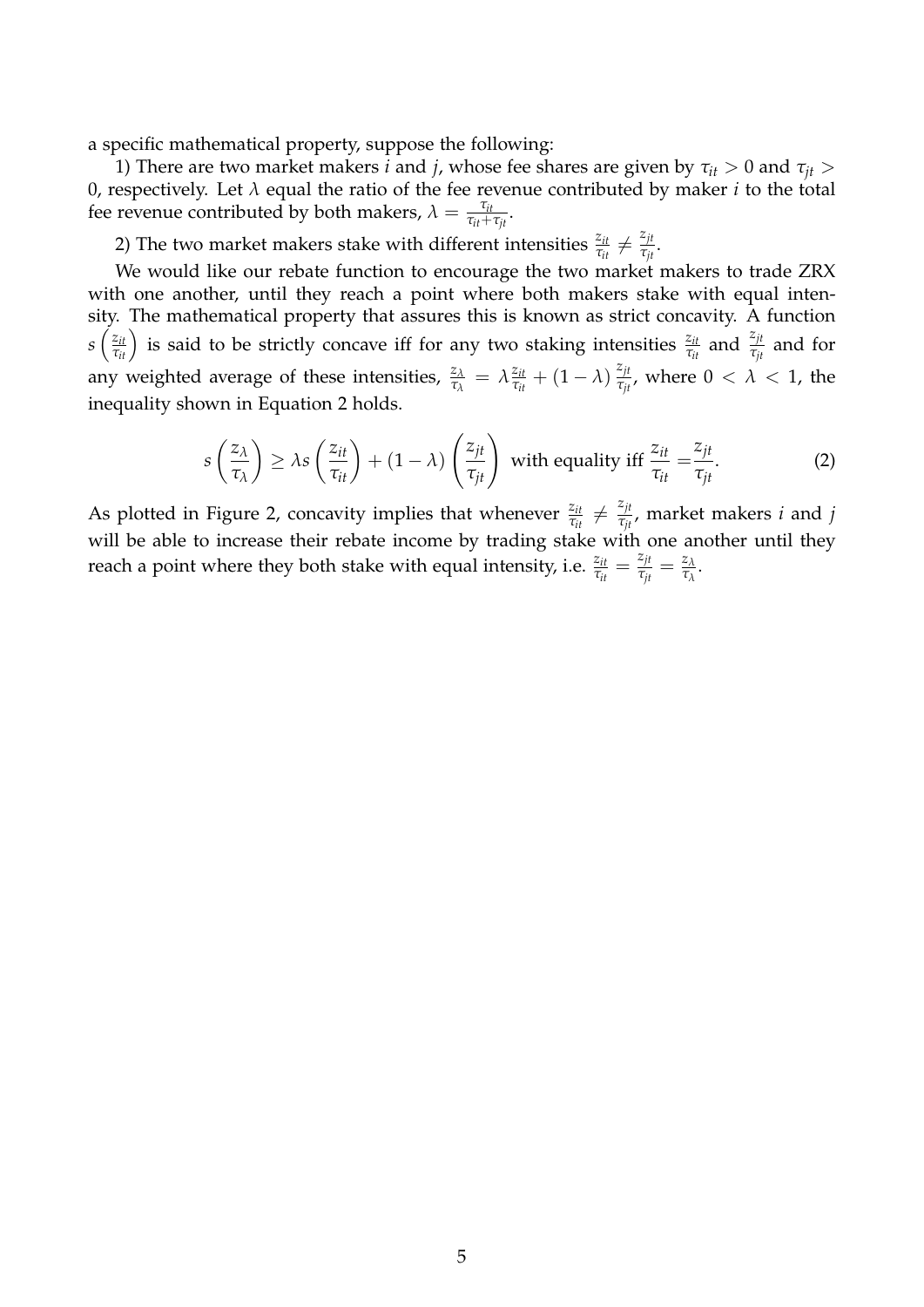

The x-axis indicates staking intensity and the y-axis indicates the proportion of fees on each trade that are returned to the maker as a liquidity rebate. In the figure, maker *i* selects a lower staking intensity  $\frac{z_{it}}{\tau_{it}}$  and is rebated a smaller proportion of the fees he generates, whereas maker *j* stakes with a higher intensity  $\frac{z_{jt}}{\tau_{jt}}$  and is rebated a larger proportion. Averaging across the two makers, the mean proportion of fees they recover as a rebate is given by the dashed red line,  $\lambda s\Big(\frac{z_{it}}{\tau_{it}}\Big)+(1-\lambda)s\Big(\frac{z_{jt}}{\tau_{jt}}\Big).$  If the two makers exchanged stake until they reached a point where both stake with equal intensity, then they could recover a larger mean rebate payment  $s\left(\frac{z_{\lambda}}{\tau_{\lambda}}\right)$ *τλ* using the same resources.

Combining the two properties of homotheticity and concavity leads to an interesting result. Suppose that all market makers are identical except for the total amount of working capital they have available to stake and perform trades. Let  $\left(\frac{z_{it}}{\tau_{it}}\right)^*$ denote the optimal staking intensity for some market maker *i*. Under any reward function that is homothetic of degree one [Equation 1] and concave [Equation 2], all market makers will stake with the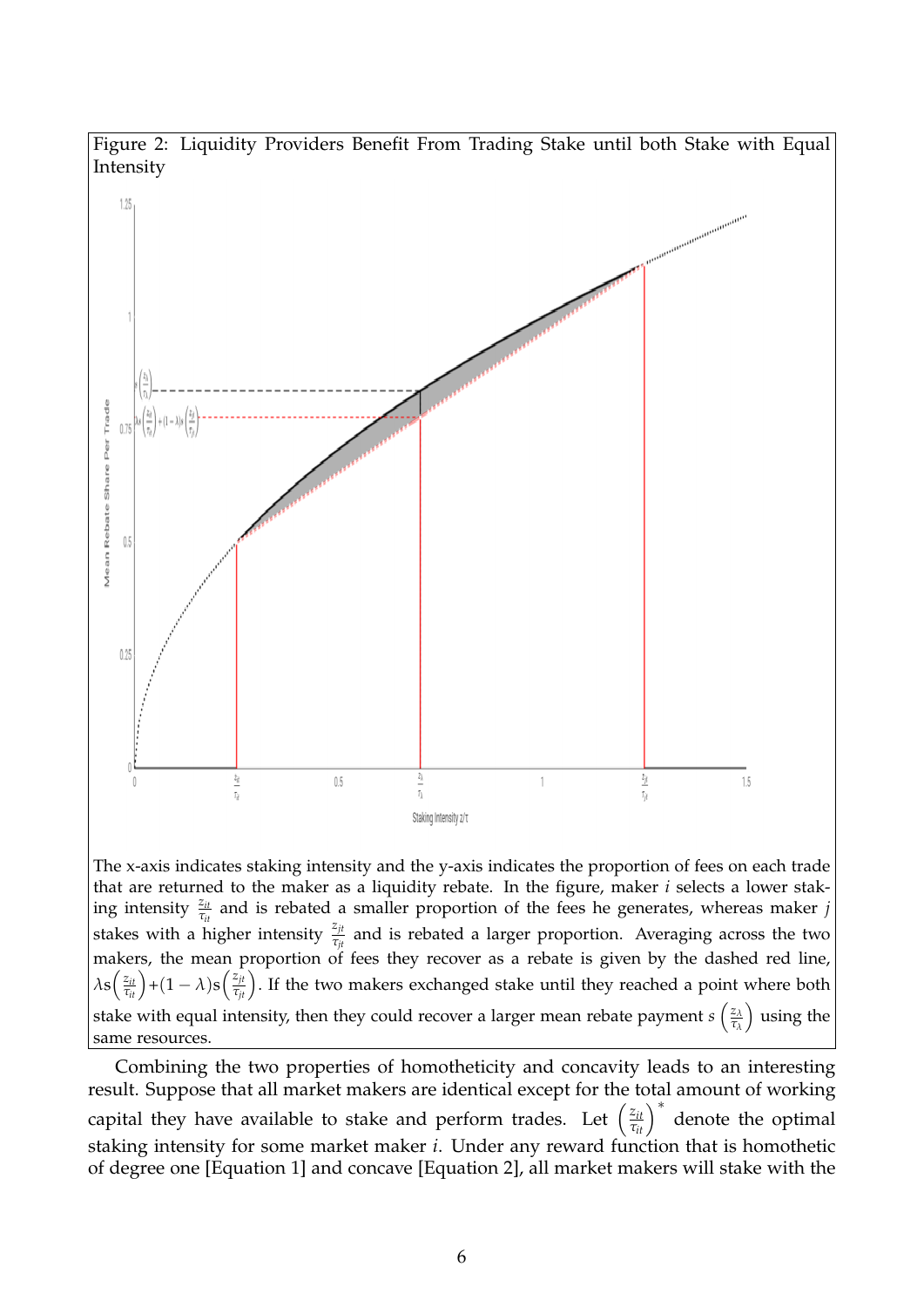same intensity in market equilibrium. In order for all market makers to select the same staking intensity, we must have that  $\frac{z_{it}}{\tau_{it}}$  = 1 for all *i*. Suppose further that that the subsidy is zero,  $\rho_t = 0$ , and that the reward function is scaled such that 100% of fees collected are paid out as rebates. This implies then that  $s\left(\left(\frac{z_{it}}{\tau_{it}}\right)^*\right) = s(1) = 1$ . The market maker's equilibrium payout can then be calculated as  $\tau_t s\left(\tau_{it}\left(\frac{z_{it}}{\tau_{it}}\right)^*,\tau_{it}\right) = \tau_t \tau_{it} s\left(\left(\frac{z_{it}}{\tau_{it}}\right)^*\right) = \tau_t \tau_{it}.$ In words, a maker who contributes  $\tau_t\tau_{it}$  in protocol fees to the rebate pool and chooses the optimal staking intensity,  $\left(\frac{z_{it}}{\tau_{it}}\right)^* = 1$  will recover exactly the amount he puts in,  $\tau_t \tau_{it}$ , as a liquidity rebate. We can see then that homotheticity and concavity result in a rebate scheme that satisfies a basic definition of fairness.

#### <span id="page-8-0"></span>**3.3 Stability of Input and Output Price Relationships**

A third aim of the program is to ensure that decisions for market makers and ZRX holders are simple and intuitive and that payoff outcomes for these groups obtain are stable and predictable. These goals are more difficult to put in precise mathematical terms. Accordingly, we simply present the rebate function and describe some of its properties. Our hope is that readers will immediately perceive why these properties help to simplify decisions and ensure predictable and stable outcomes. To simplify exposition, we simply assert that the function has these properties here. Interested readers can consult the mathematical appendix for formal derivations.

This function we plan to use to divide rebates is known as a Cobb-Douglass production function, and it has the functional form shown in Equation 3. In Equation 3, market maker *i*'s share of liquidity rebates is computed as a weighted geometric average of his fee share and stake share, where the parameter  $\alpha \in (0,1)$  is a weight placed on the fee share when computing this average. Likewise,  $(1 - \alpha)$  is the weight placed on the stake share.

$$
s\left(\tau_{it}, z_{it}\right) = \tau_{it}^{\alpha} z_{it}^{1-\alpha} \text{ where } 0 < \alpha < 1. \tag{3}
$$

The Cobb-Douglas function is the most commonly used function in economic analysis and owes its popularity to its ability to ensure stable relationships between input and output prices. Frequently, two or more distinct inputs are purchased on a so-called input market. A firm then utilizes these inputs to create some type of output, the sale of which generates revenue. A major task of economic theory is to explain how firms' divide these revenues across multiple input suppliers. For example, if an iPhone sells for \$1000, why do markets allocate only \$10 per phone of this value to phone assembly workers, while Apple's shareholders receive \$500 per phone in profit?

In our situation, *τit* and *zit* are the two distinct production inputs and the share of the rebate pool,  $s(\tau_{it}, z_{it})$ , is the output they generate. Suppose, for example that Bob creates maker offers that these maker offers generate  $\tau_{it}$  in fees. Simultanesouly, Alice supplies the necessary stake *zit* that allows Bob to claim rebates. We would like to understand how a competitive marketplace will divide rebate income between Alice and Bob. Intuitively, we can see that if Alice is granted too large a share of rebate income, then Bob will have incentive to purchase his own stake and trade on his own rather than rent stake from Alice. Likewise, if Bob is granted too large a share, than Alice will have an incentive to perform the trades herself rather than rent out stake to Bob. In market equilibrium, revenues are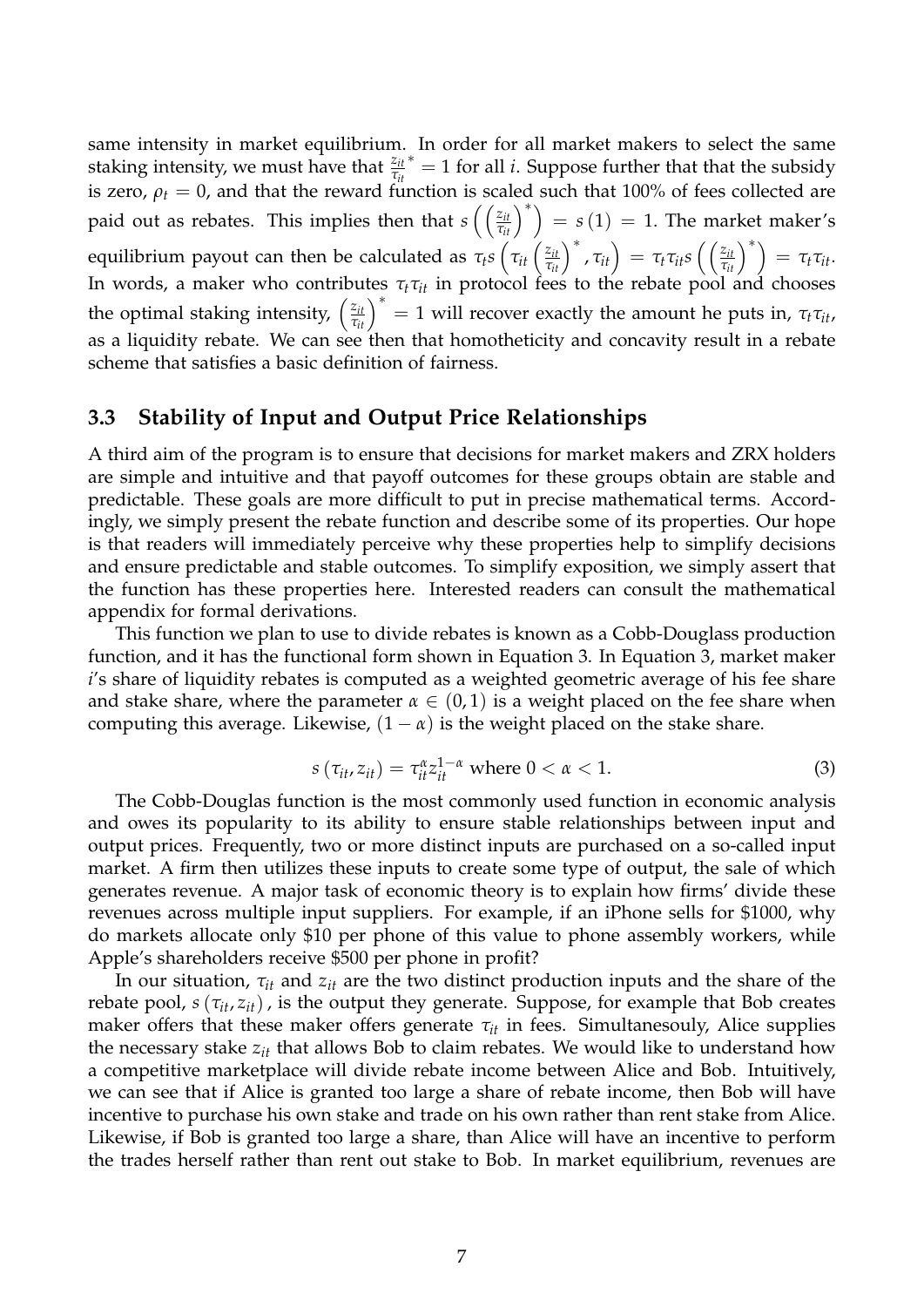divided in such a way that Alice and Bob are indifferent between working together or striking out on their own.

The Cobb-Douglas function has the unique property that the division of revenue between Alice and Bob always remains constant regardless of any changes in external market conditions. In a competitive equilibrium, the individual who contributes the fee input will always receive a share *α* of the total rebates generated, where *α* is the exponent on the fee share in Equation 3. Conversely, the individual who contributes stake will always receive a share of  $(1 - \alpha)$ . Under all other known concave and homothetic reward functions, relationships between input and output prices depend on time-varying factors. For example, an uptick in the ZRX price could cause Alice to receive a smaller or larger share of the rebate income. Given the irrationality and unpredictability of the crypto market, this would introduce unwanted uncertainty into making and staking decisions.

Figure 3 illustrates the relationship between the parameter *α* and the percentage of rebates paid to ZRX holders. A higher value of *α* reduces the weight on stake contributions in the determination of rebate payouts and increases the weight on fee contributions. As can be seen from the figure, the proportion of rebate income paid to ZRX holders is given by 1 − *α*. Likewise, the equilibrium price charged for renting one unit of ZRX stake for one epoch is given by  $(1 - \alpha) \frac{\tau_t + \rho_t}{z_t}$ *z*<sup>*t*</sup></sup><sub>*z*<sup>*t*</sup></sup>, where *τ*<sup>*t*</sup> is the total amount of fee revenue collected, *ρ*<sup>*t*</sup> is a</sub> net fee or net subsidy, and  $z_t$  is the total number of units of ZRX staked.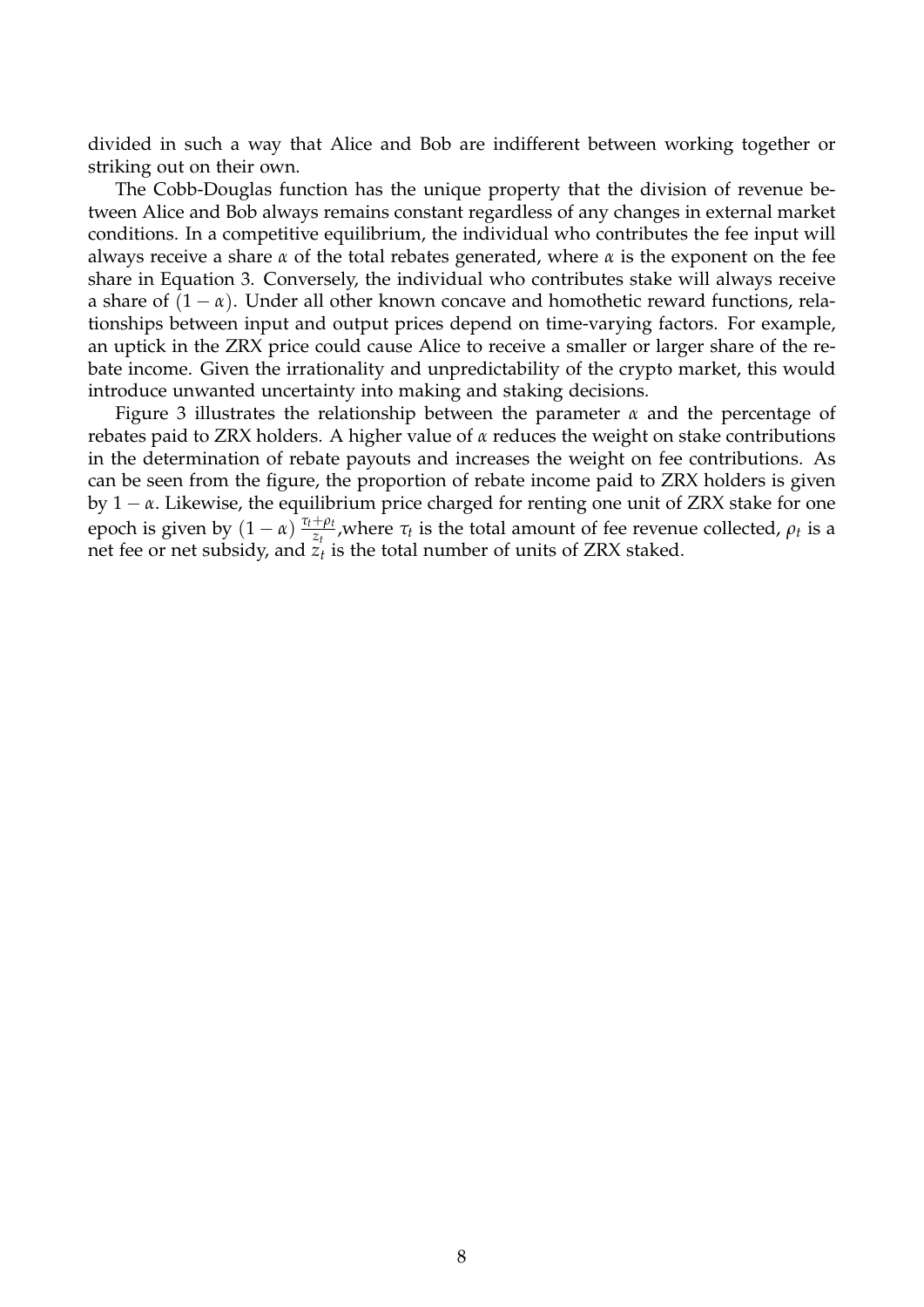

would obtain from increasing his staking intensity is given by the slope of the curve  $s(\frac{z_i}{z_i})$  $\frac{z_{it}}{\tau_{it}}$ ). We know that all market makers must select a staking intensity of  $\left(\frac{z_{it}}{\tau_{it}}\right)^* = 1$  in equilibrium. For the Cobb-Douglas function, the slope of  $s(\frac{z_{it}}{z_{it}})$  $(z_{it})$  evaluated at  $(z_{it})^*$  = 1 is equal to 1 − *α*. This slope determines the share of the rebate pool paid to stakeholders and in turn the price of renting one unit of ZRX. Suppose that all of the fees generated are returned as rebates, so that  $\rho_t = 0$  and the total value of the rebate pool is *τ<sup>t</sup>* . Suppose further that *z<sup>t</sup>* units of ZRX are staked. The equilibrium price of renting one unit of ZRX stake is then  $(1 - \alpha) \frac{\tau_t}{z_t}$ .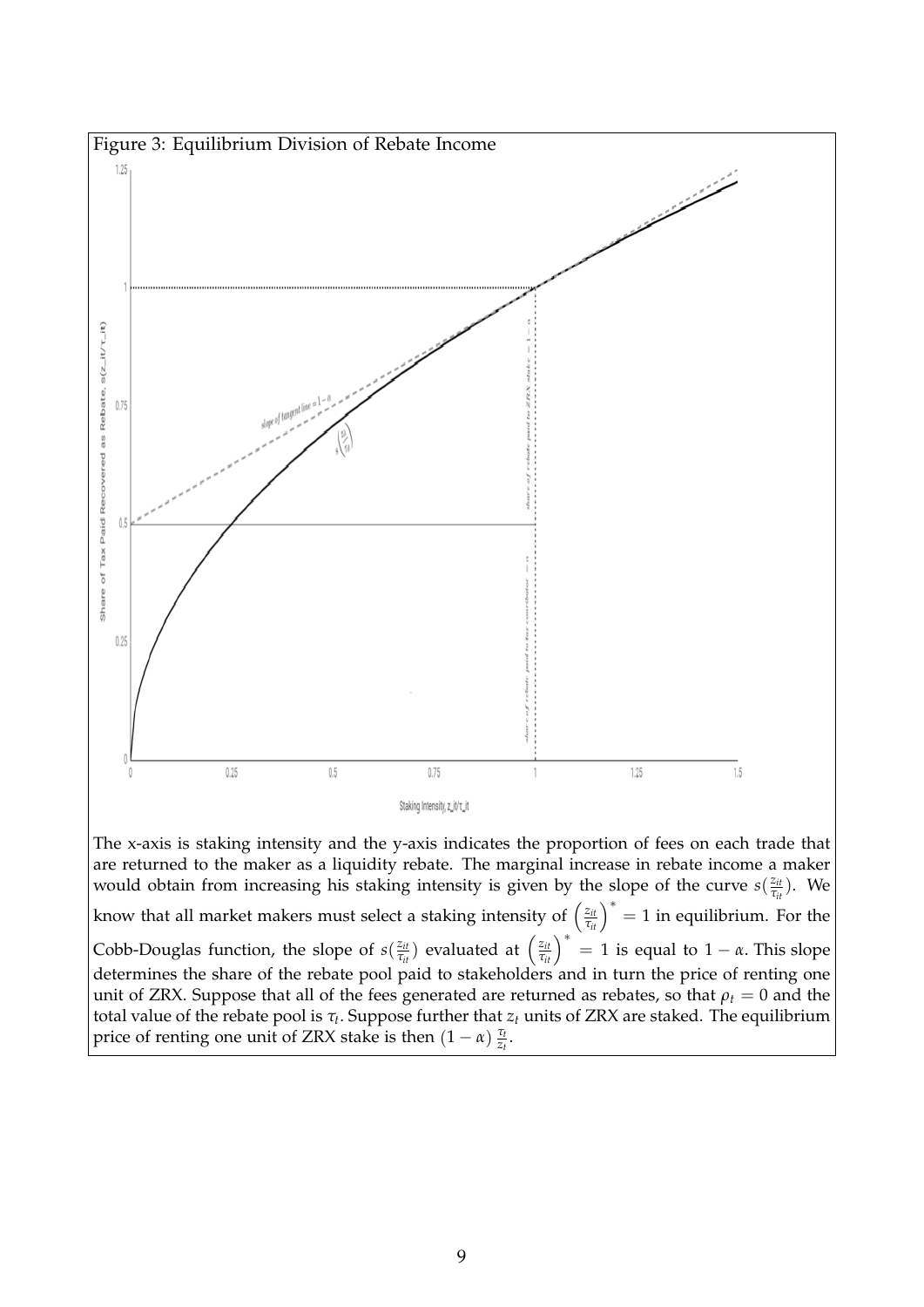## <span id="page-11-0"></span>**4 Effects of the Fee and Rebate Model on Key 0x Project Stakeholders**

### <span id="page-11-1"></span>**4.1 Discounted Present Value of ZRX Holder Income**

One benefit of the Cobb-Douglas function is that it makes quantification of the benefits of ZRX ownership simple. Under this function, ZRX holders receive a fraction  $(1 - \alpha)$ of liquidity rebates in equilibrium. Given some projections about the value of current and future rebate pools and a risk-adjusted interest rate it is trivial to express this benefit in terms of its discounted present value. Suppose that based on some assumptions we compute that the discounted present value of all current and future liquidity rebates is *X*. The present value of the rebate stream accruing to ZRX token holders is then simply  $(1 - \alpha) X$ .

### <span id="page-11-2"></span>**4.2 Market Makers Staking Decisions**

This simplicity carries over into a large number of related decision problems. For example, suppose that a market maker must divide the working capital he uses to trade on the 0x protocol between a ZRX stake and a token inventory. Furthermore, suppose that a market maker expects to earn a fraction *c* of his total income from liquidity rebates and a fraction 1 − *c* of this income from charging a spread. Finally, let's assume further that the number of trades the market maker completes scales linearally with the amount of working capital he allocates to borrow a trading inventory. For, example, if our market maker locks up 10% of his working capital to rent a ZRX stake, then he will have only 90% of the initial amount left over for trading and will thus complete 10% fewer trades. Under these assumptions, a market maker seeking to maximize profit will devote a fraction  $(1 - \alpha) c$  of his working capital to renting ZRX stake and a fraction  $1 - (1 - \alpha) c$  to borrowing a trading inventory. This simple decision rule holds irrespective of any changes in the market price of ZRX, the interest costs associated with renting ZRX stake or borrowing trading inventory, and any changes in the scale of the market maker's trading operation.

## <span id="page-11-3"></span>**4.3 Effects on the Bid-Ask Spread Charged to Different Groups**

The staking requirement will mean that some of the working capital market makers use to supply liquidity on 0x order books will become unavailable. This reduction in the supply of liquidity will need to be absorbed through some combination of a decrease in aggregate trading volume on 0x relayers and an increase in the average bid-ask spread paid by takers. While these effects may sound alarming, it is important to keep in mind that an increase in the mean bid-ask spread systemwide does not necessarily imply an increase in the mean spread charged to retail traders.

Under this program, the total bid-ask spread would now have two components. Firstly, there will be the quoted bid-ask spread which is fixed by the limit order itself. In the mathematical appendix, we show that the fixed component of the bid-ask spread is expected to decrease under the fee and rebate program. In addition to this, there will now be a variable component of the bid-ask spread associated with the protocol fee. The variable component of the spread will differ accross individuals and be higher for takers that require immediate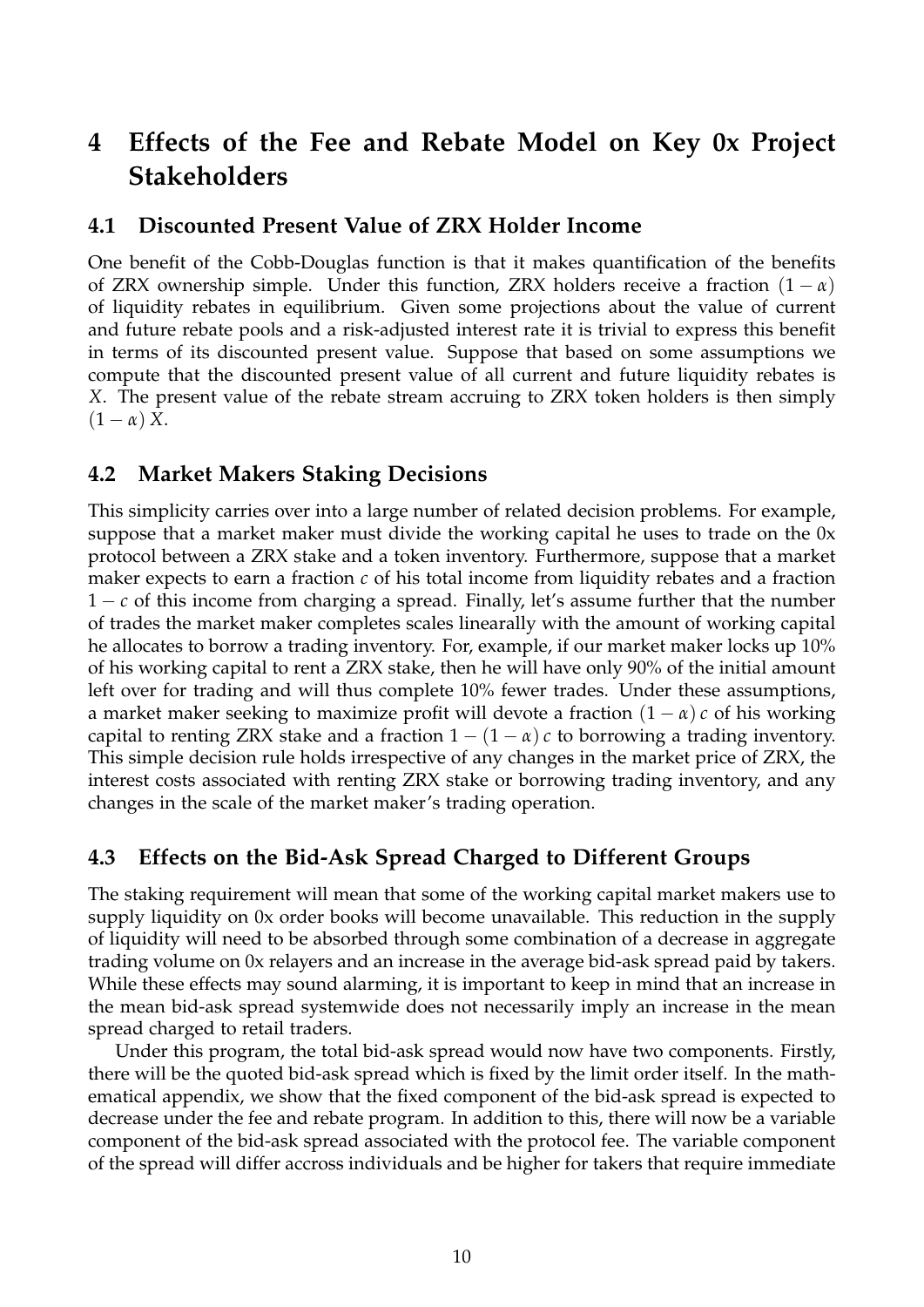trade settlement. For retail traders, it will be possible to reduce the vairable component by submitting a trade at a lower gas price. In particular, suppose that a user submits a transaction that pays a fraction  $f < 1$  of the average gas price paid by other users. Based on the mathemetical model we present in the appendix, patient users will actually be charged a lower bid-ask spread overall provided that *f* < *α*, where *α* is the rebate function parameter defined in Equation 3. Conversely, users seeking to aggressively arbitrage 0x orders will need to offer larger than average gas prices and will thus pay significantly higher spreads.

A similar logic applies to changes in overall trading volume as well. Since arbtiragerelated trades are expected to face a higher spread, we would expect arbitrage-related trading volumes to fall. Conversely, since retail traders will now face a lower spread, we would expect retail trading volume to increase. If the program works as intended, both market makers and ordinary users will see a net benefit from the introduction of the fee and rebate program. Conversely, individuals seeking to perform aggressive arbitrage against 0x orders and Ethereum miners are much less likely to benefit from the introduction of this program.

## <span id="page-12-0"></span>**5 Mathematical Appendix: General Equilbirum Model of the Cobb-Douglas Liquidity Rebate Program**

#### <span id="page-12-1"></span>**5.1 Liquidity Demand Function**

Let  $\theta$  denote the mean maker profit generated by each trade, inclusive of both profit accruing to the maker and profit collected as a protocol fee. We can think of *θ* as the mean bid-ask spread charged to takers.

Let  $\gamma$  denote the number of trades a market maker is able to perform using one unit of inventory per epoch. If  $\gamma$  is low, then makers will have to queue to complete trades, which then implies that there will be more depth in the order book for any given level of trading volume. Thus, all else equal, takers benefit from lower levels of both *θ* and *γ*.

The mean profit a market maker generates per unit of trading inventory per epoch is then *θγ*.

Let  $q_d$  ( $\theta\gamma$ ) denote the quantity of trades demanded by takers as a function of the product *γθ*.

We assume a constant elasticity of demand system as shown in Equation 4, where  $\mu > 0$ is the elasticity of demand with respect to the product  $\theta\gamma$  and  $q_0$  is a normalizing constant.

$$
q_d(\theta \gamma) = q_0(\theta \gamma)^{-\mu} \tag{4}
$$

Note here that this model will only be able to determine the product *θγ* and cannot pin down specific values for *θ* and  $\gamma$ . In a future version, we plan to enrich the model by allowing the maker to choose a specific values of  $\theta$  and  $\gamma$ , so as to understand how the fee and rebate program will affect this choice. For the time being, however, omitting this aspect substantially simplifies analysis.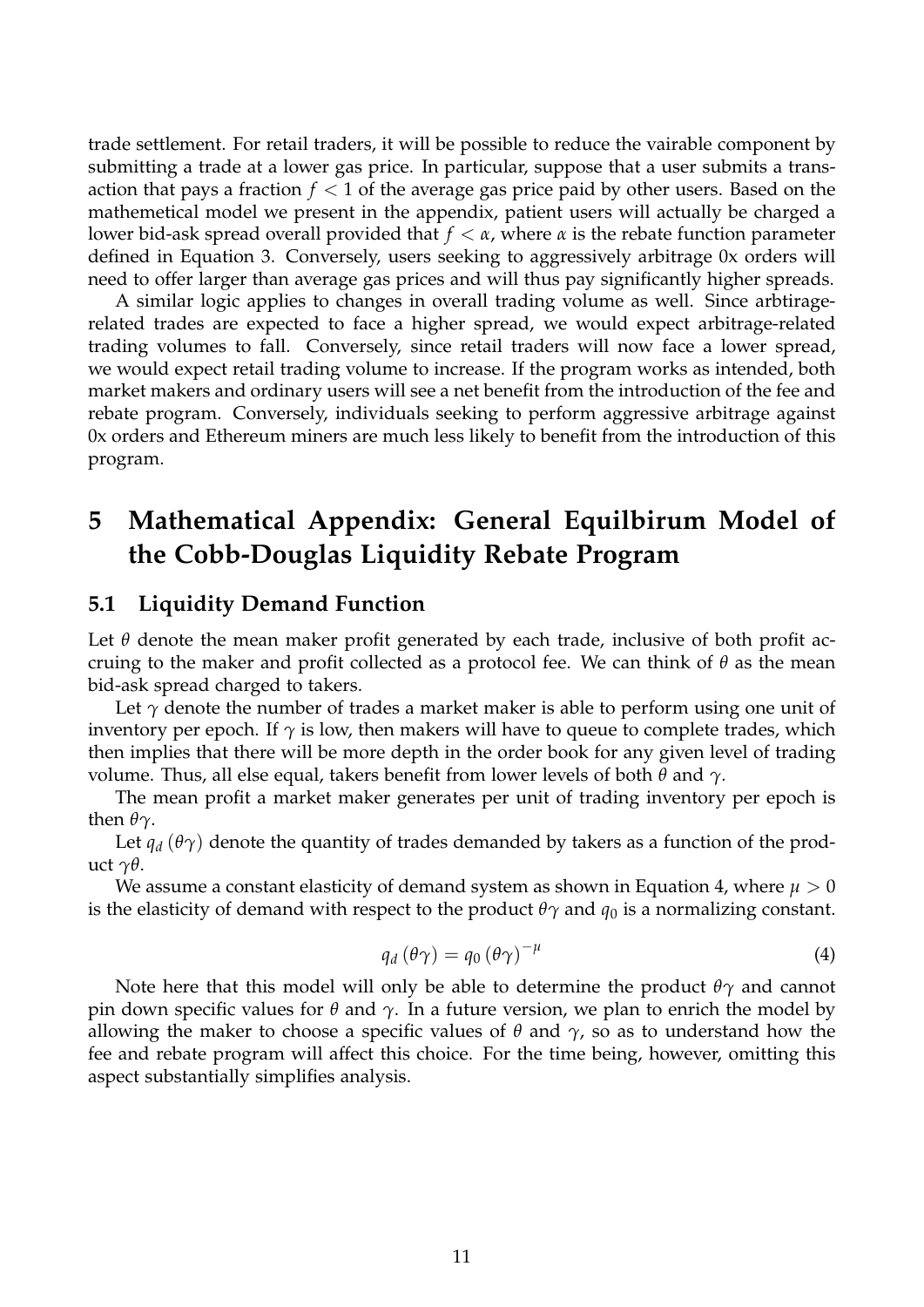### <span id="page-13-0"></span>**5.2 Defining the Rebate Program**

The rebate program will directly affect the willingness of market makers to provide liquidity. In particular, market makers will face an additional capital cost associated with maintaining a ZRX stake.

We use two parameters to describe the rebate program.

Let  $\alpha$  denote the weight placed on fee contributions in division of the rebate pool. Note that the weight placed on stake is simply  $1 - \alpha$ .

Let *c* denote the proportion of trading profit that is captured in the protocol fee. Note that since all protocol fees are paid out as rebates, this is also the proportion of trading profit paid out as a liquidity rebate.

For simplicity, we will assume that the liquidity subsidy  $\rho_t$  is equal to 0.

### <span id="page-13-1"></span>**5.3 Liquidity Supply**

Let *r* denote the interest a market maker pays to borrow one unit of token inventory in terms of USD. We assume that *r* is exogenously determined. This is reasonable as long as trade volumes on 0x remain too small to absorb a significant fraction of token inventories. Let *w* denote the interest a market maker pays to rent one unit of ZRX stake in terms of USD. To simplify notation, we define the full set of market parameters as  $\Theta = (r, w, \alpha, c, \theta, \gamma)$ . Let  $q_s(\Theta)$  denote the quantity of trades supplied as a function of  $\Theta$ . In equilibrium, we must have that  $q_s(\Theta) = q_d(\theta \gamma)$ .

### <span id="page-13-2"></span>**5.4 Staking Market Equilibrium**

For simplicity, we denominate units of ZRX in terms of a percentage of the entire circulating supply and assume that in equilibrium all circulating ZRX are locked up in stake. Let *z<sup>d</sup>* (Θ) denote aggregate demand for ZRX as a function of Θ. The price of renting ZRX, *w*, is determined by the equilibrium condition  $z_d(\Theta) = 1$ .

#### <span id="page-13-3"></span>**5.5 Market Maker's Profit Function**

We assume that individual market makers are price takers and are only differentiated by the amount of capital at their disposal. Accordingly, market makers take aggregate market conditions,  $(r, w, \alpha, c, \theta, \gamma)$ , as given when making decisions.

Let  $l_{it}$  denote the number of units of token inventory borrowed by market maker *i*.

Let *zit* denote the number of units of ZRX stake borrowed by market maker *i*.

Let *z<sup>t</sup>* denote the total units of ZRX staked by all market makers.

Note that market maker *i*'s share in total fee contribution is given by  $\frac{l_{it}}{l_t}$  and that his share in total stake contributions is given by  $\frac{z_{it}}{z_t}$ .

Let  $\pi(l_{it}, z_{it}; l_t, z_t, \Theta)$  denote the profit a market maker *i* earns in epoch *t* as a function of his decision variables  $l_{it}$  and  $z_{it}$ ,  $l_t$  and the external market conditions  $Θ$ . Then  $\pi(l_{it}, z_{it}; l_t, z_t, \Theta)$  can be expressed as shown in Equation 5.

$$
\pi(l_{it}, z_{it}; l_t, \Theta) = (c\gamma \theta l_t) \left(\frac{l_{it}}{l_t}\right)^{\alpha} \left(\frac{z_{it}}{z_t}\right)^{1-\alpha} + (1-c)\gamma \theta l_{it} - r l_{it} - w z_{it}
$$
(5)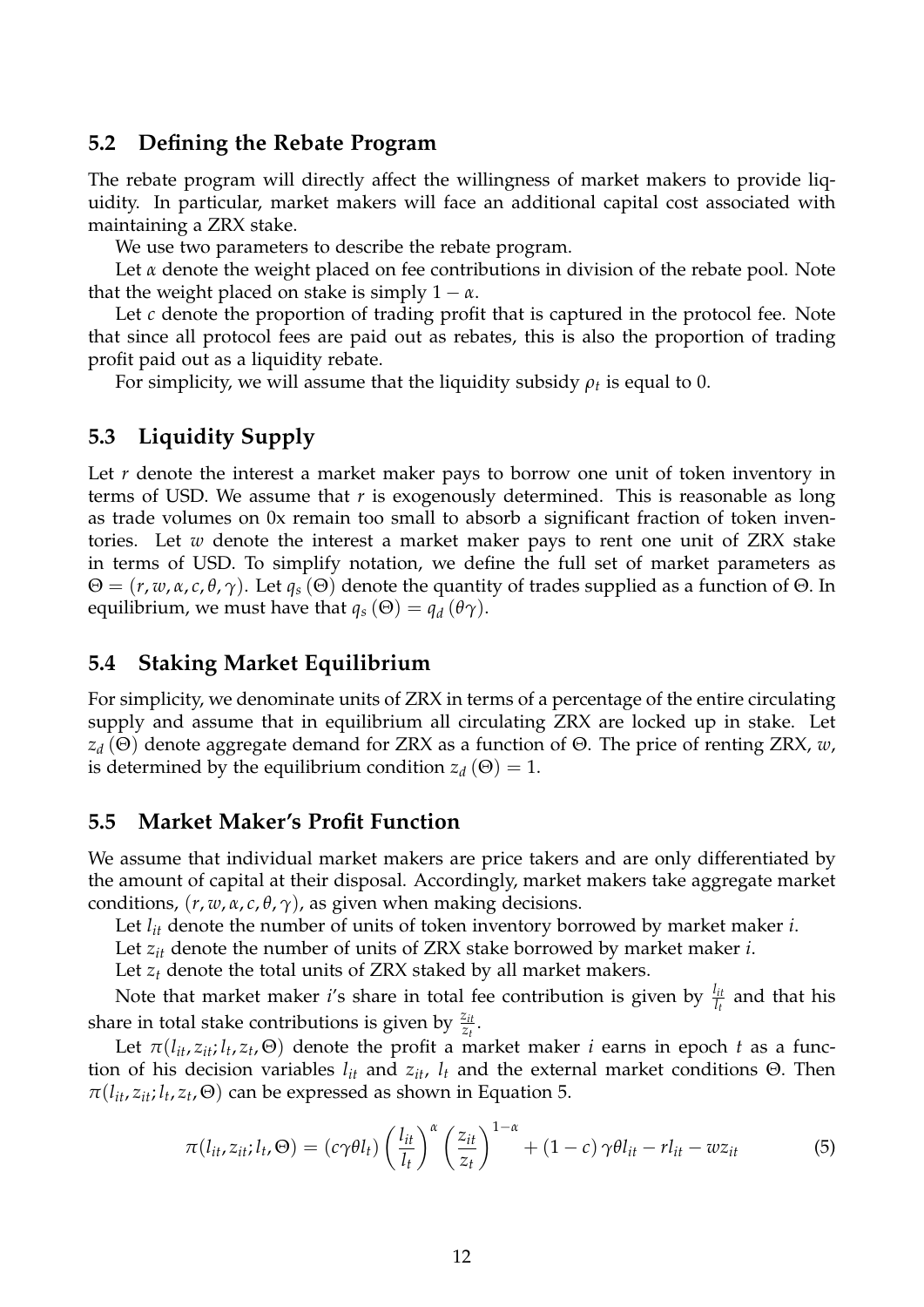#### <span id="page-14-0"></span>**5.6 Market Maker's Budget Constraint**

Let *kit* denote the amount of capital available to market maker *i*. A market maker allocation  $(l_{it}, z_{it})$  is feasible if it satisfies the budget constraint shown in Equation 6 and the nonnegativity constraints shown in Equations 7 and 8.

$$
rl_{it} + wz_{it} \le k_{it} \tag{6}
$$

$$
l_{it} \geq 0 \tag{7}
$$

$$
z_{it} \geq 0 \tag{8}
$$

#### <span id="page-14-1"></span>**5.7 Market Maker's Decision Problem**

The market maker's objective is to choose an allocation  $(l_{it}^*, z_{it}^*)$  that maximizes profit given his budget constraint, as shown in Equation 9.

$$
(l_{it}^*, z_{it}^*) = \arg \max \pi(l_{it}, z_{it}; l_t, z_t, \Theta) : rl_{it} + wz_{it} \le k_{it}
$$
 (9)

Note that since  $\pi(l_{it}, z_{it}; l_t, z_t, \Theta)$  is concave and homothetic, any interior solution where  $l_{it}^* > 0$  and  $z_{it}^* > 0$  must satisfy the first order condition shown in Equation 10.

$$
\frac{1}{r}\left(\alpha\left(c\gamma\theta\right)\left(\frac{l_t}{z_t}\right)^{1-\alpha}\left(\frac{z_{it}}{l_{it}}\right)^{1-\alpha}+(1-c)\,\gamma\theta\right) = \frac{1}{w}\left((1-\alpha)\left(c\gamma\theta\right)\left(\frac{l_t}{z_t}\right)^{1-\alpha}\left(\frac{z_{it}}{l_{it}}\right)^{-\alpha}\right)
$$

 ${\rm Marginal}$  Return to 1 USD investment in  $l_{it}$  = Marginal Return to 1 USD investment in  $z_{it}$ (10)

### <span id="page-14-2"></span>**5.8 Supply Side Equilbirum**

In equilibrium, Equation 10 must be satisfied for all market makers. This then implies that *zit*  $\frac{z_{it}}{l_{it}} = \frac{z_t}{l_t}$  $\frac{z_t}{l_t}$ .

Substituting this condition into Equation 10 yields the expression for the ratio of the market makers' USD expenditure on renting stake to that on borrowing token inventories as shown in Equation 11.

$$
\frac{wz_t}{rl_t} = \frac{(1-\alpha)c}{\alpha c + (1-c)}\tag{11}
$$

Equation 11 says that the optimal division of the market maker's working capital depends solely on the two parameters we choose for the rebate program *α* and *c*. Note that this holds regardless of demand conditions, the prices *r* and *w*, or any other type of external market condition. The Cobb-Douglas function is the only known rebate distribution function that exhibits this unique property.

We can substitute Equation 11,  $\frac{z_{it}}{l_{it}} = \frac{z_t}{l_t}$  $\frac{2t}{l_t}$ , and the market maker's budget constraint into Equation 5 to recover the rate of return the market maker earns on capital as shown in Equation 12.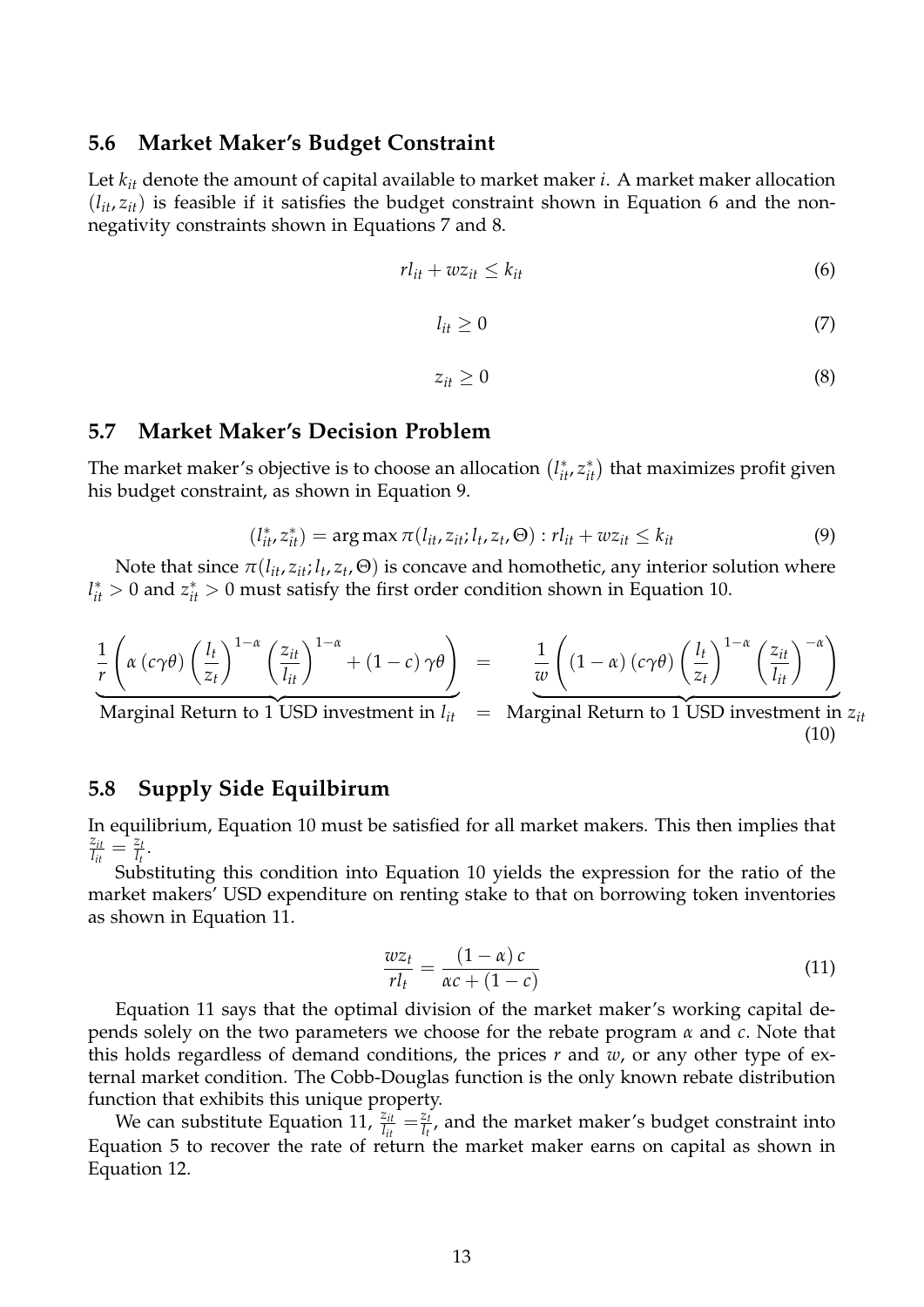$$
\frac{\pi(k_{it}; l_t, \Theta)}{k_{it}} = \frac{(\gamma \theta) (\alpha c + (1 - c)) - r}{r}
$$
(12)

We assume that market making is perfectly competitive and thus that new market makers will enter if the profit rate is greater than 0 and exit if the profit rate is less than 0. In equilibrium, the profit rate will be 0. This then implies the supply side equilibrium (Zero Profit) condition shown in Equation 13.

 $(\alpha c + (1 - c))$   $\gamma \theta$  = *r* MM Share of USD Profit  $*$  USD Profit Per Inventory Unit = USD Cost Inventory Unit (13)

Note that under perfect competition, the supply curve is assumed to be horizontal (perfectly elastic). Under this market structure assumption, the supply curve is sufficient to determine the revenue generate by one unit of trading inventory in each epoch,  $(\theta \gamma)$ . To generate an upward sloping supply curve, we could simply assume that the interest rate *r* is increasing in the aggregate number of tokens borrowed, *l<sup>t</sup>* . The right hand side of Equation 13 would then become an increasing function of *r*.

#### <span id="page-15-0"></span>**5.9 General Equilbirum**

To compute the equilibrium number of trades we can simply substitute the condition for supply-side equilibrium, Equation 13, into the demand function in Equation 4. This yields the expression for the equilibrium number of trades shown in Equation 14.

$$
q_d(\theta \gamma) = \left(\frac{r}{\alpha c + (1 - c)}\right)^{-\eta} q_0 \tag{14}
$$

Equation 14 is easier to interpret when expressed in terms of logs as shown in Equation 15.

$$
\ln q_d(\theta \gamma) = \ln q_0 - \eta \ln r + \eta \ln (\alpha c + (1 - c)) \tag{15}
$$

In Equation 15, the term  $(\alpha c + (1 - c))$  is the proportion of trading profit paid out on the basis of trading activity, whereas  $(1 - \alpha) c$  is the proportion of trading profit paid out the basis of staking contributions. We can think of  $(1 - \alpha) c$  as the protocol fee levied on trading profits to support the 0x protocol. Given a demand elasticity *η*, Equation 15 says that this fee would be predicted to reduce the number of trades on 0x relayers by  $(100 * (1 - \alpha) c\eta)$ %.

Part of any reduction in trading volumes would be absorbed through the reallocation of  $100 * (1 - \alpha)$  *c*% of market makers working capital to stake. In addition to this, the fee could also provoke entry or exit among market making firms. If the demand elasticity is equal to *η* = 1, then reallocation of token inventories would be sufficient to absorb the reduction in trading activity and no market making capital would enter or leave the system. If demand elasticity is  $\eta > 1$  (as is the case for a firm in a competitive industry), fees would cause  $100 * (\eta - 1) (1 - \alpha) c$ % of market making capital to exit the system. In the interim epoch before this exit occurred, the fee would reduce the profit rates of incumbent market makers. If the demand elasticity is less than 1 (as is the case for a monopoly), fees would cause a  $100 * (1 - \eta) (1 - \alpha) c$ % increase in market making capital. In the interim epoch before this capital entered, the fee would increase the profit rates of incumbent market makers.